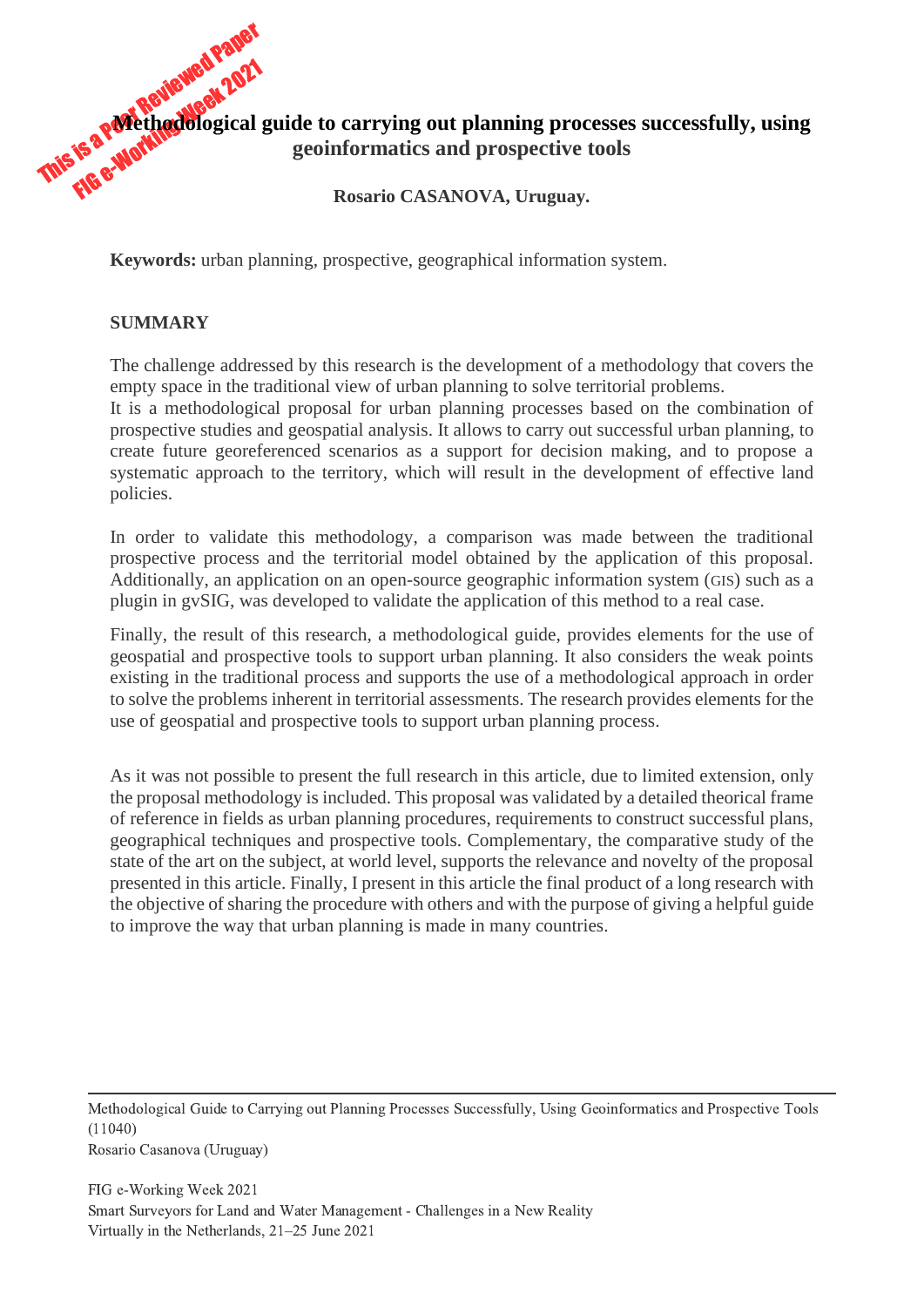# **Methodological guide to carrying out planning processes successfully, using geoinformatics and prospective tools**

## **Rosario CASANOVA, Carlos CHIALE, Matilde SARAVIA, Uruguay.**

## **1. INTRODUCTION**

The territory has, intrinsically, a great complexity, due to the coexistence of various contexts, such as social, cultural, environmental and economic issues. Because of this, the construction and implementation of urban planning processes do not respond to rigid linear prescriptions (Vitale, Pascale Medina, Barrientos and Papagno, 2016).

In many countries the focus of urban plans is on the creation of final results after the whole plan took place, but many authors consider that the success of those plans consist of the kindness of the process. The reference to effective land-use plans considers the contemporary vision of land-use planning, which includes not only the elaboration of land-use management plans appropriate to the real problems, but also an integrated and methodical planning process (Volkery, A. and Ribeiro, T., 2009).

The planning process is conceived from an integrative, flexible and participatory perspective; in each of its phases (diagnosis, elaboration, implementation, monitoring and review) there is a permanent view of the present and the future (Rocha, 2017). Planning takes place in the present, but it is the future that is engaged (Hopkins and Zapata, 2007).

On the other hand, since the late twentieth century, various entities, companies and institutions have begun to recognize the need of good quality geographic data as essential inputs for urban decision-making (Fédération Internationale des Géomètres, 2009). However, despite the rapid expansion of geographic information, it should be noted that although geospatial information is considered in the territorial diagnosis, their use is restricted to the initial stage and does not extend to the entire planning process. In addition to this lack, there is a gap in the effective use of spatial analysis tools of geographic data, which are weakly used in land-use planning not only due to the absence of expertise of technical specialists in this field, but also due to the poor existence of useful, reliable and updated geographic information (United Nations Geospatial Information Management Group, 2018).

Therefore, in this research, a methodology is proposed as a reference guide to orient future planning processes. In this methodology, a systemic approach of the territory is presented in which the future dimension takes a preponderant role, through territorial foresight.

To construct this methodology, many aspects were taken into account, such as the recommendations made by many authors related to the criteria of success of urban planning processes (Casanova, 2019). Furthermore, the combined use of different prospective and geomatic tools is incorporated in the guide, in the understanding that they will enrich the planning process to be carried out.

Methodological Guide to Carrying out Planning Processes Successfully, Using Geoinformatics and Prospective Tools (11040)

Rosario Casanova (Uruguay)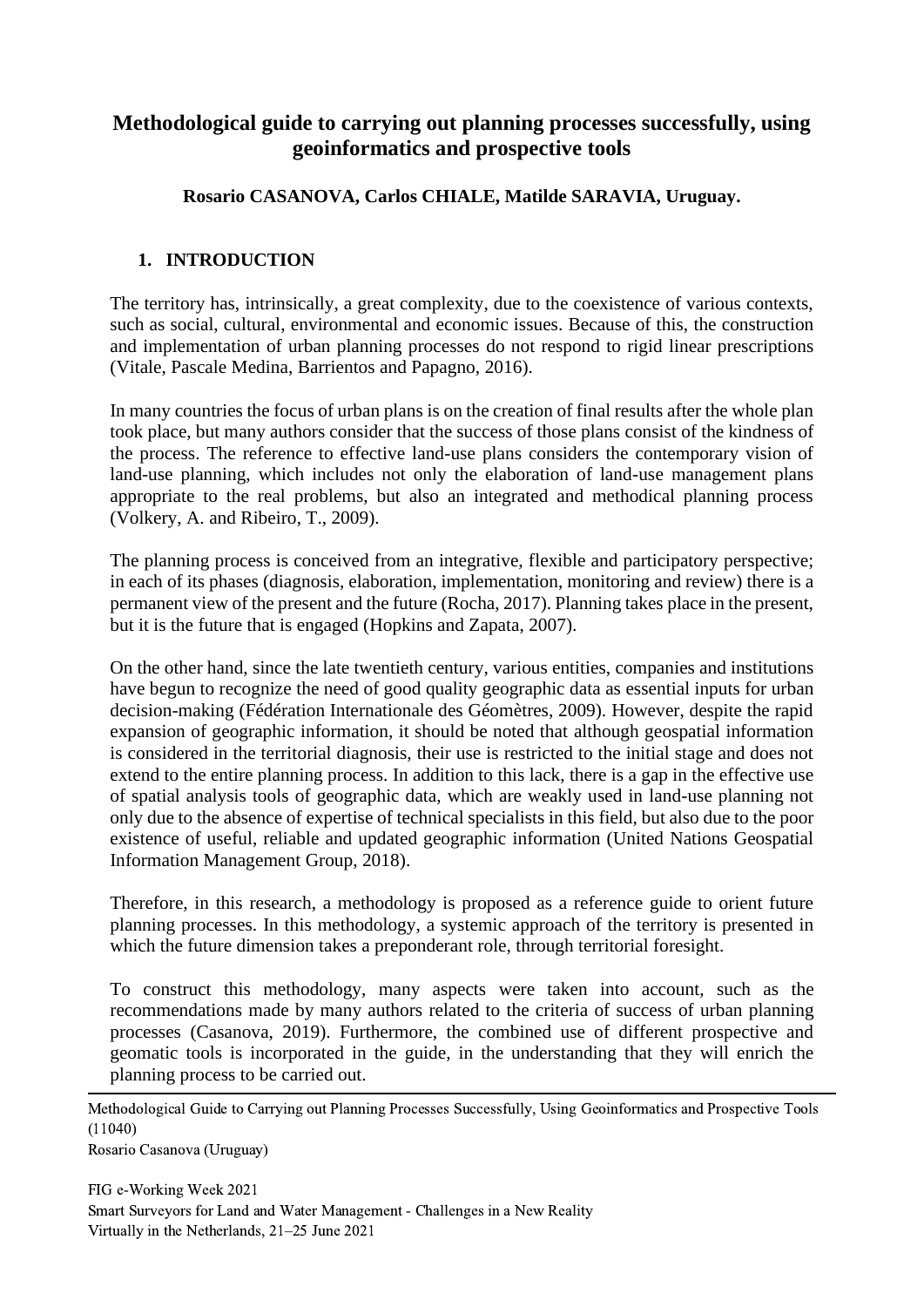## **2. PROPOSED METHODOLOGY**

Initially, it is vital to define the stages to carry out an urban planning process. Although there are different descriptions of the planning process according to the literature linked to land planning, they are all similar and cover the main stages, included in this guide: the formulation stage (preparatory, analysis and diagnostic and the proposal phase), the processing stage and the management stage (including the monitoring and evaluation of the resulting plan). (Metz, 2011) (Goodspeed, 2017).

The proposed methodology consists of different tasks to be carried out in each stage of the planning process represented in the following diagram:



Fig. 1: Stages of the proposal methodology.

## **2.1 Formulation stage**

## A. Preparatory Phase

This phase involves fundamental aspects that are included in numerals A.1 and A.2:

- ⎯ Integration of a planning team supported by the government authorities, which validates and provides the necessary resources to carry out the process of urban planning.
- Definition of the object of the planning process with a territorial, thematic and spatial delimitation, as well as the objectives to be achieved after the plan is completed.
- Creation of media plataforms for community participation.

Methodological Guide to Carrying out Planning Processes Successfully, Using Geoinformatics and Prospective Tools (11040) Rosario Casanova (Uruguay)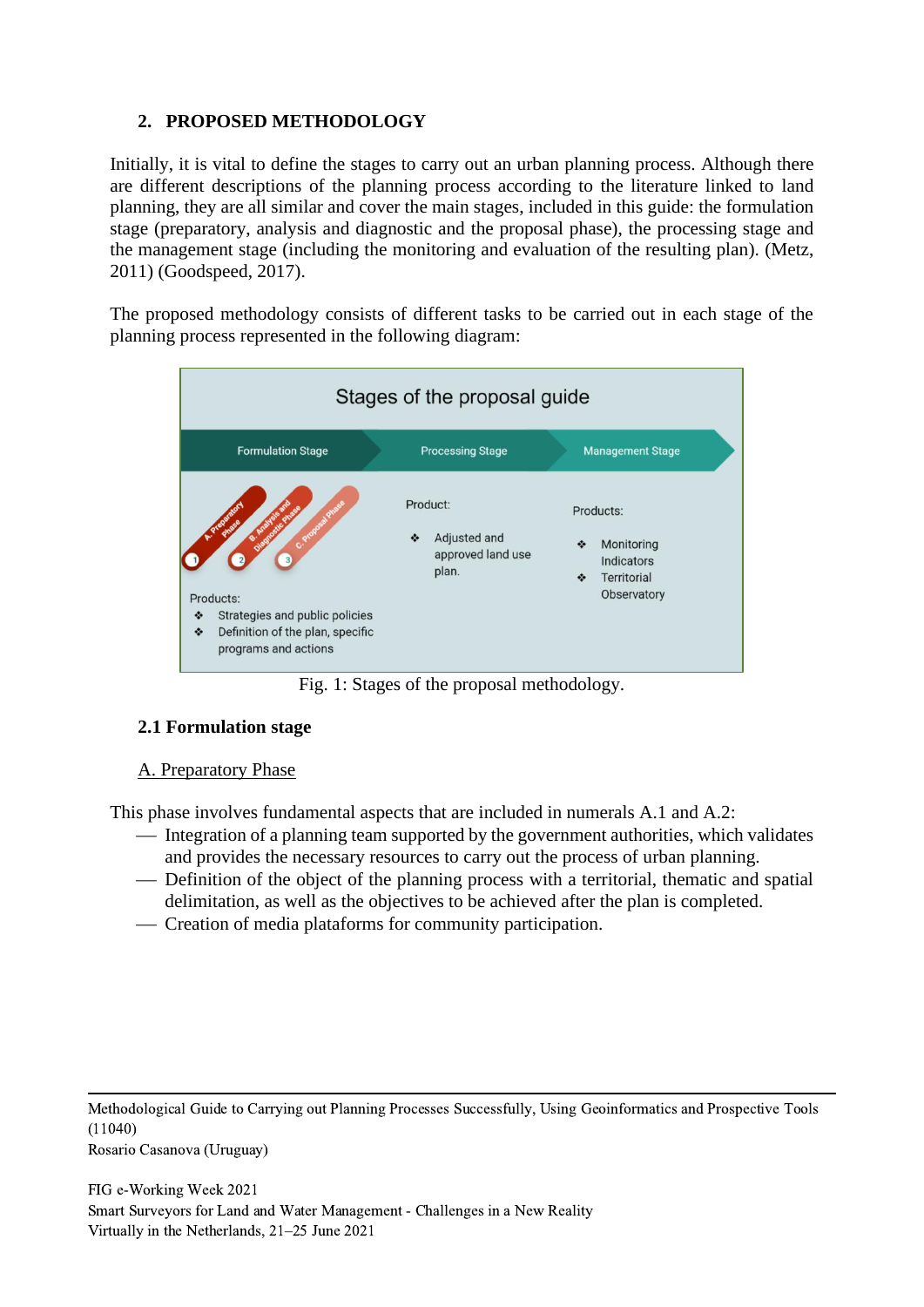

Fig. 2: Results of the Preparatory Phase.

# A.1. Institutionalizing the planning team

Political and institutional support from the authorities is essential for the success of a planning process. It is especially important that the government considers that it is valid, relevant and necessary to carry out the process of territorial planning with a prospective vision. (Vitale, et al., 2016).

In this sense, government and society must become aware of the consequences and high costs, not only economic, of carrying out a bad or weak urban planning process (Metz, 2011). The dissemination of good practices, as well as informing governments and training technicians and society about the application of foresight tools, is a key element for the real incorporation of prospective into territorial planning processes.

As the first element of this methodology, the emphasis is placed on the need to create a governmental institutional unit. Whether the unit is national or provincial it should coordinate all public land planning in its region, integrated by transdisciplinary teams (Massiris Cabeza, 2002). In the case of several countries that have a consolidated spatial data infrastructure institution, this could be an appropriate place to integrate the land prospective component and institutionalize the planning processes.

The technical planning team should be inter-institutional and transdisciplinary, and include personnel trained in areas such as foresight, prospective, urban planning, geomatics, information technology and communications (Vitale, et al., 2016).

The team will carry out:

- The coordination and guidance of the entire process of territorial planning.
- ⎯ Connect with government officials, experts, and civil society.
- Coordinate with national or regional geospatial data and statistics institutions to promote the integration of land administration systems, including geospatial data and indicators required for monitoring.
- The preparation of basic information and knowledge that will support the discussions and elaboration of plans. The processing of geospatial data, not only as a visualizer of results, but also as creators of prospective scenarios.

Methodological Guide to Carrying out Planning Processes Successfully, Using Geoinformatics and Prospective Tools (11040)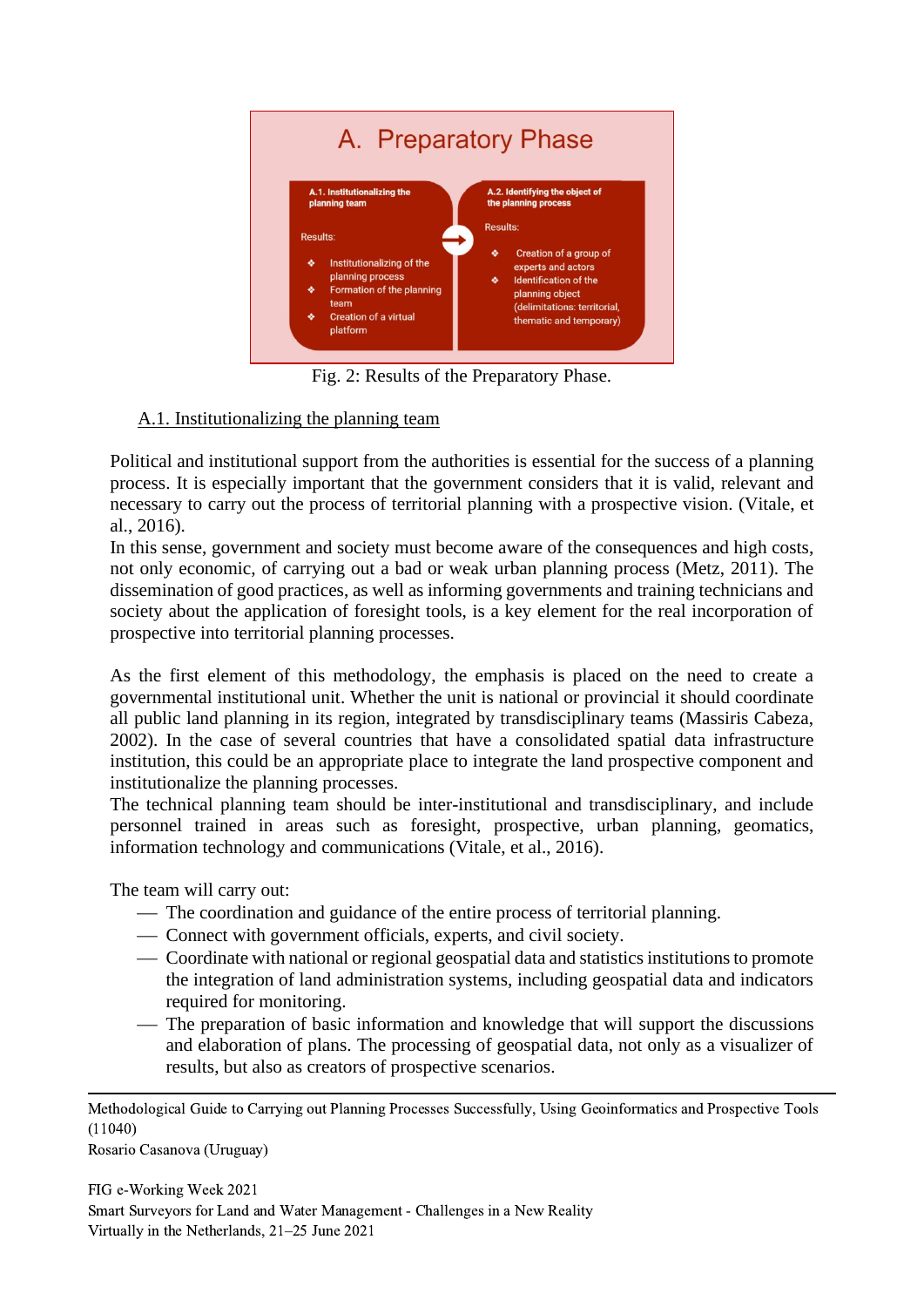- The proposal of adjustment of the prospective tools that will be used during the planning process.
- The identification of the primary actors and experts for each thematic approach. The systematization of the collective construction that is created among the diverse actors in each stage of the process.
- The communication to the community, in an adequate, understandable, and inclusive way, of the information related to all the land planning processes.
- The design and maintenance of a virtual platform that allows the visualization, analysis and simulation of results and consequences of the implementation of certain plans or territorial actions, as well as the entry of collaborative data provided by the community.
- The implementation and maintenance of a virtual platform that makes citizen participation and monitoring viable. And a platform that promotes the creation of a community involved in all stages of the planning process. Forum that will allow the exchange of ideas, proposals, suggestions, reports, and complaints.
- Monitor and follow-up of the process and periodic revisions of the plans and the results of the process.
- The development and maintenance of a repository of good local and global practices related to land and prospective processes.

### A.2. Identify the object of the planning process

The processes of urban planning are carried out to solve problems or territorial situations, as well as to plan or organize a certain region. For this purpose, it is necessary to recognize, know and delimit the object of the planning process on which the focus will be placed on. (Metz, 2011).

In this sense, three delimitations are proposed (Vitale, et al., 2016):

- Land, to define the geographical area in which the planning interest is presented.
- Thematic, to clearly identify which is the topic or topics under study related to the problem or situation.
- ⎯ Temporary, to define a horizon year that will allow the visualization to be cut out for the future and will serve as a guide for the prospective process.

To carry out these tasks, various prospective tools can be used, such as relevance trees and panel of experts, which will allow the definition of the problem under study, the thematic axes that should be addressed, as well as the key actors that should participate in the process.

Steps suggested in this phase:

1. The team will make an initial proposal of the object of the planning process, with a primary outline of the territorial space involved, and the objectives to be achieved by the plan to be elaborated. The main thematic axes related to the problem or situation under study should be defined.

For this purpose, the technique of relevant trees will be used, which allow the division of the land system and object of the planning into thematic areas, which facilitates the identification of experts and actors who will be key components and participants in the process. (Salas, 2013).

Methodological Guide to Carrying out Planning Processes Successfully, Using Geoinformatics and Prospective Tools (11040)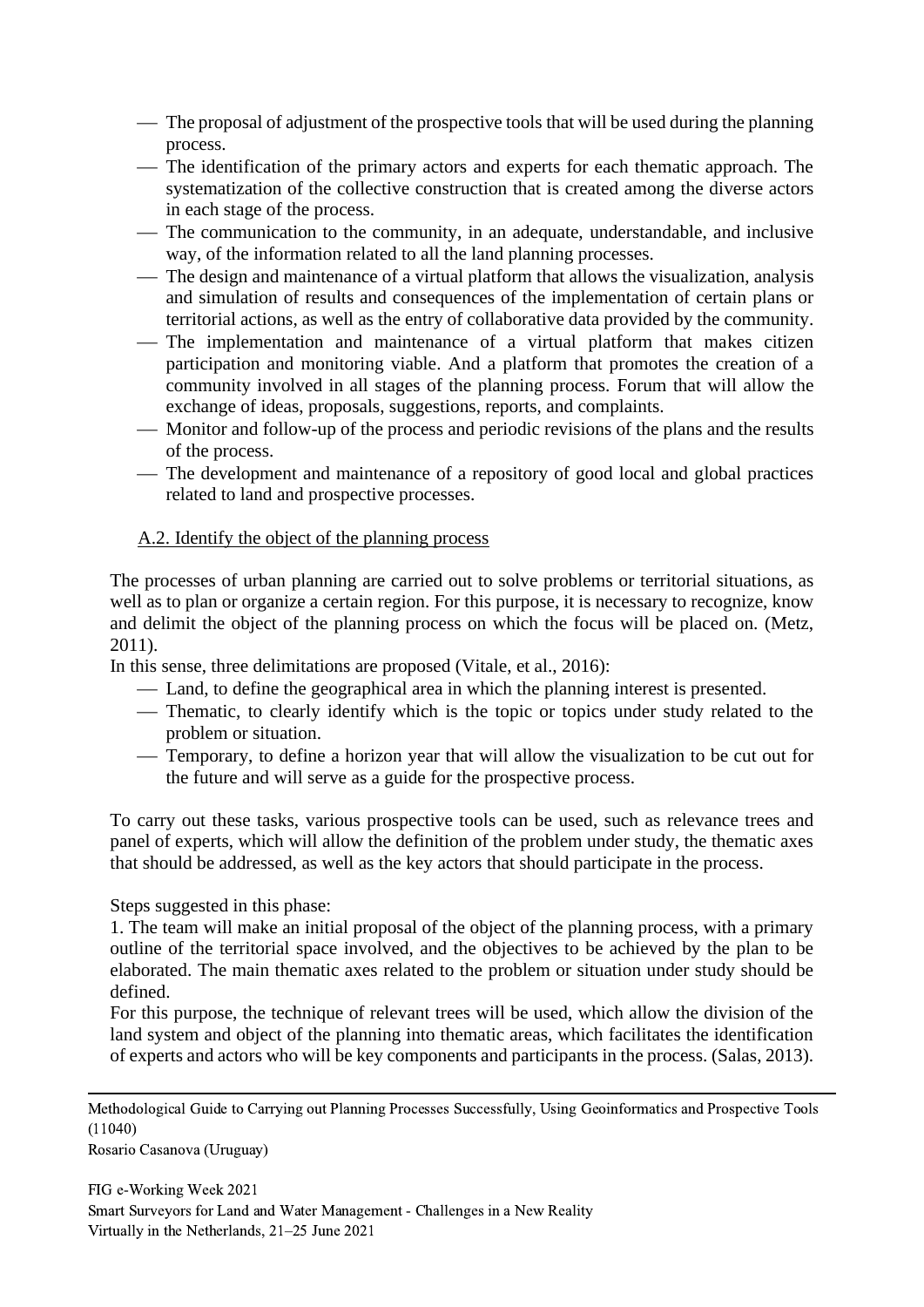2. The primary outline of the delimitation of the object of study will be submitted for review through the collection of opinions both from civil society (to be published in the virtual platform created in the initial phase) and from the group of experts defined in the previous step. For this purpose, the expert panel tool will be used, which allows the collection of experts' opinions and discussions in order to analyze and elaborate joint visions, as well as to identify other relevant actors or experts to be included. This process will allow discussing hypotheses and building joint visions of the future (Godet and Durance, 2009).

Although in this phase there is a predominant role of experts or direct actors related to the planning object, it is suggested to collectivize the process. It is recommended that as different instances that are carried out, its proposals and primary results, are published in the virtual platform. It is also important that it receives the opinions and contributions from the civil society.

### B. Analysis and diagnostic phase

The territorial diagnosis consists of the collection, systematization, and analysis of the data of the region under study. (Vitale, et al., 2016). As the land system has a huge complexity, models are used to represent and simplify such reality. Models make possible the comprehension of the system (Xiang & Clarke, 2003). The accuracy, relevance and pertinence of the data included, as well as the correct identification of the key dimensions that will represent the territory are fundamental components to ensure the quality of the results of the planning process (Vitale, et al., 2016).

The diagnosis, then, consists of the interpretation and assessment of the current territorial model, considering its historical trajectory and the elaboration of possible (future) scenarios based on the analysis of its evolution (Godet, et al., 2009). One of the scenarios elaborated is the called desirable scenario. This one is the one which is desired to take place in the future. Scenario that will guide the definition of the plans and actions that will be included in the proposal phase (Vitale, et al., 2016).

The analysis and diagnostic phase will be carried out in three sub-stages:

- Creation of the current territorial model.
- ⎯ Creation of the future territorial model.
- Definition of the vision of the future.



Fig. 3: Activities and Results of the Analysis and Diagnostic Phase

Methodological Guide to Carrying out Planning Processes Successfully, Using Geoinformatics and Prospective Tools (11040)

Rosario Casanova (Uruguay)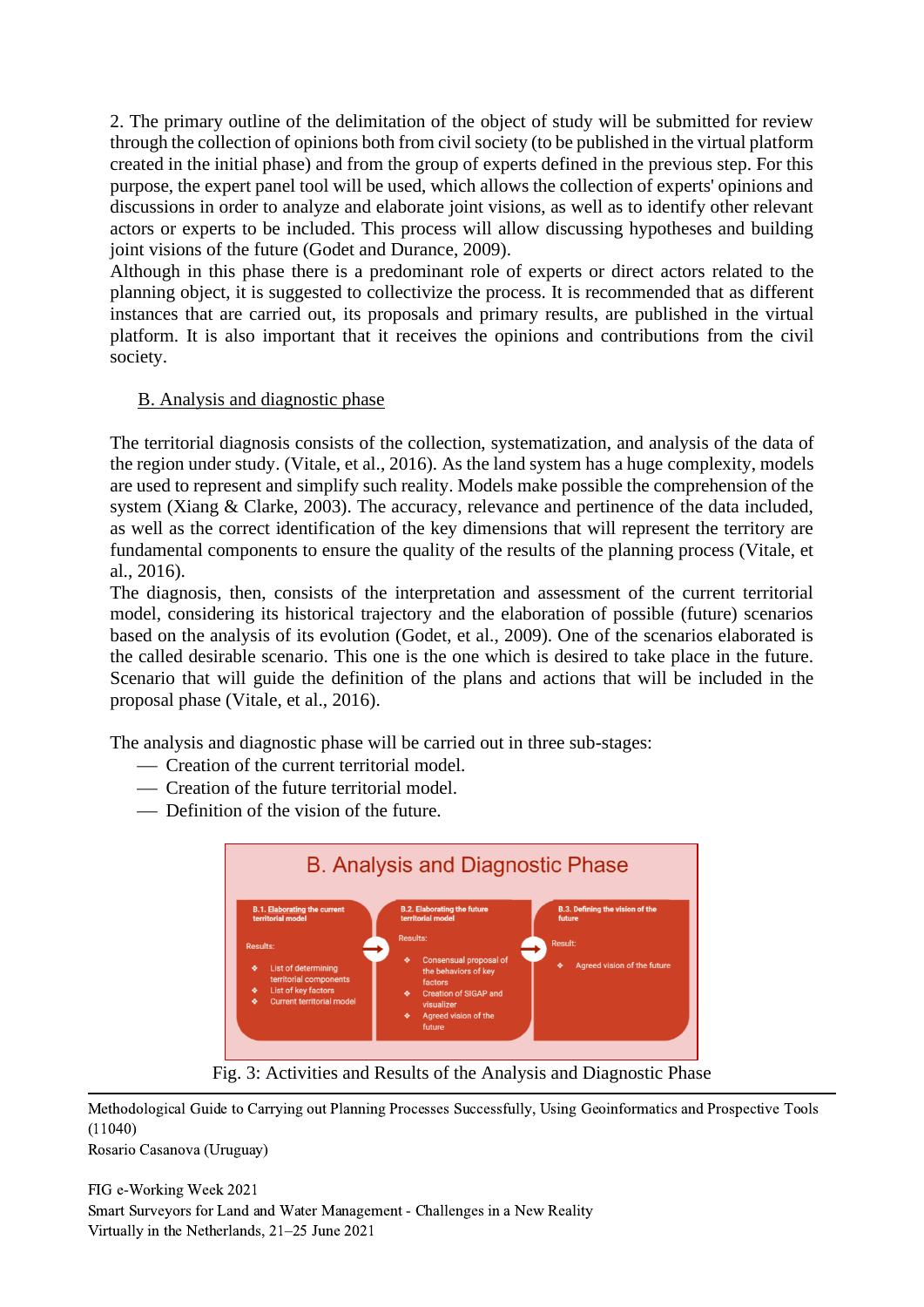### B.1. Creation of the current territorial model

The starting point for the elaboration of prospective scenarios is to recognize the key components that are the driving forces of the land transformations related to the object of study, as well as to anticipate the future reactions of the different agents. Therefore, it is necessary to identify the agents involved in the variation of their behavior in time and space (Salas, 2013). The identification of the key components and their relationships will shape the current territorial model.

Steps suggested in this phase:

#### 1. Identification of territorial components

As regions are affected by internal and external elements, it is necessary to identify those components that are relevant in its dynamics. The factors of change are the set of territorial, economic, social, cultural, and political conditions whose behaviors and interrelations are elements that influence territorial transformations (Salas, 2013).

This process is based on a diagnostic synthesis carried out by the planning team, which draws up an exhaustive list of the land components that will be published on the virtual platform (created in the previous phase). This list must be reviewed and refined; for this task experts, who were identified in the previous phase, are consulted. Although these consultations can be carried out by different techniques, the use of the Delphi method is recommended.

#### 2. Identification of key factors

After having the list containing the most important land components of the system, it is necessary to select which of them are the key and determining elements of the dynamics of change.

For this selection, the group of experts carries out a structural or multivariate analysis of the system. This implies studying the relations between components and prioritizing those which are critical considering criteria of influence and dependence (Vitale, et al., 2016).

This structural analysis consists in linking the processes of territorial transformation in a double-entry matrix, where the rows and columns correspond to each of the land components. The planning team collects all the matrices made by the experts, elaborates a final matrix and generates a influence-dependence plane. The interpretation of this plane provides a good approximation of the system's behavior and the dynamics of its components. Furthermore, in the influence plane it is possible to identify the subset of components located in the upper right quadrant that are critical in the system and therefore define the current territorial model. Once the key components of the system have been identified, the planning team shares them so that the group of experts and the virtual community can give their opinions to adjust, validate and agree on the current territorial model.

### B.2. Creating the future territorial model

The future territorial model is a subset of prospective scenarios that arise from a set of scenarios defined through the analysis of the different possible evolutions of the current territorial model. The evolutions are analyzed considering the robust and emergent tendencies since they are the

Methodological Guide to Carrying out Planning Processes Successfully, Using Geoinformatics and Prospective Tools (11040)

Rosario Casanova (Uruguay)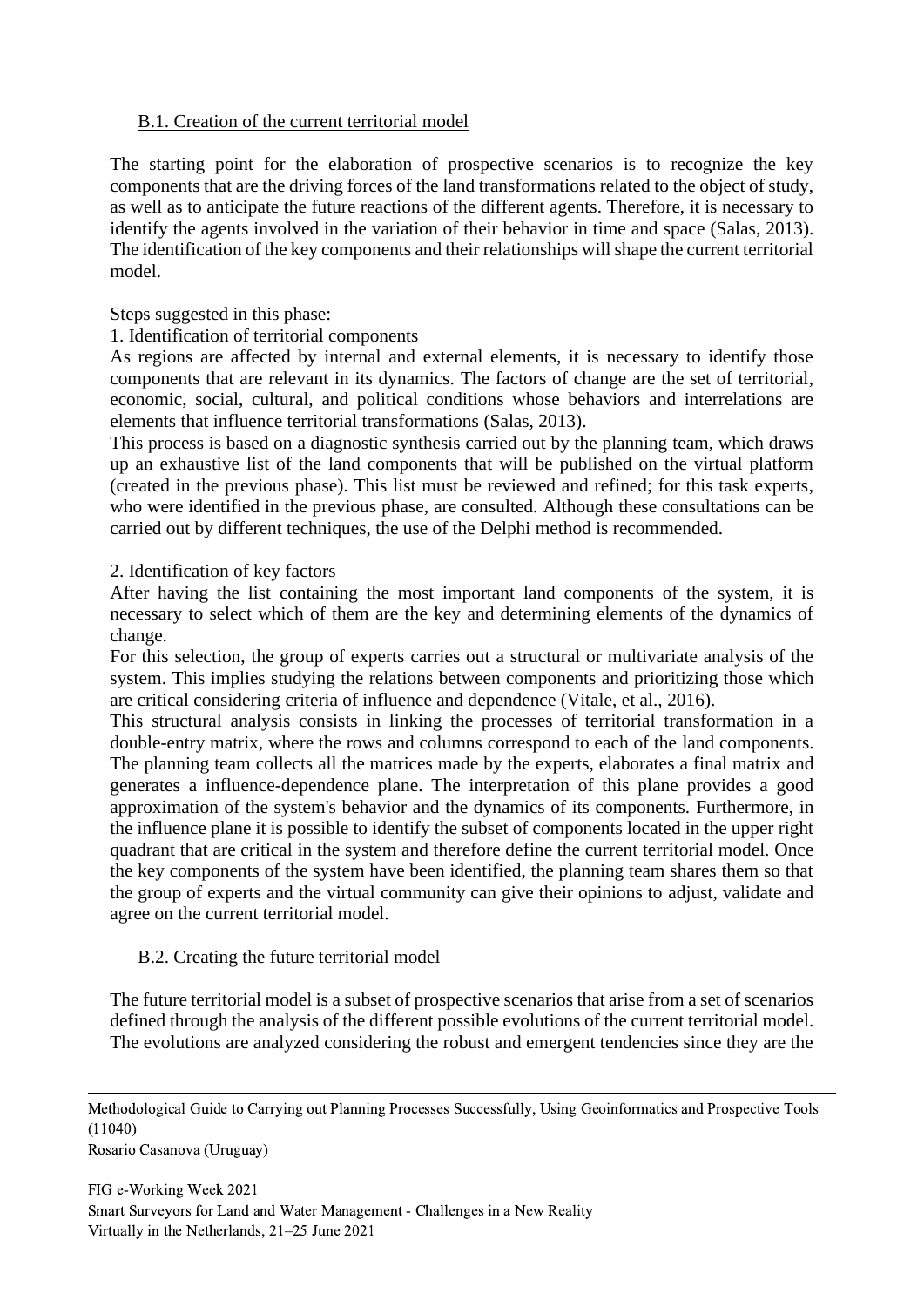ones that have more probability of being concreted in the future. In this way, these are determinant on the behavior of the key factors. (Godet et al., 2009).

Prospective highlights the relevance of including the study of the possible evolution of key factors if some type of rupture or unexpected event occurs, since it will result in unpredictable scenarios. (Nalerio, 2010).

Although there is no single technique for building the future territorial model, they all address, to one degree or another, the following aspects: analysis of the problem; raising key questions (where we came from, where we are, who we were and who we are); identification of trends and uncertainties and construction of various alternatives (Vitale et al., 2016).

Suggested steps in this phase:

1. Trend analysis:

In this stage, the evolution of the current territorial model is analyzed, considering the different possible evolutions for each key factor. While the most clearly identified and visibly accepted evolutions are those that come from the study of historical evidence, such as robust and emerging trends, possible ruptures, and weak signals may alter the most sustained trends over time, and therefore they must also be considered. (Nalerio, 2010).

The planning team collects and integrates historical data that reflects the evolution of each of the key factors and proposes possible mutation coefficients according to the possible behaviors for each trend.

The information is shared with the group of experts and the community, in virtual or face-toface meetings or workshops, to receive their input.

2. Elaboration and validation of scenarios

The prospective tool for the elaboration of scenarios is the most recommended for creating land diagnoses for a future horizon (Goodspeed, 2017). Another important aspect of this tool is that it builds bridges between prospective modeling communities, land planning, and civil society (Xiang et al., 2003) (Goodspeed, 2017). This generates synergies and a participatory space that enriches the planning process (Hopkins and Zapata, 2007).



Figure 4: Representation of the duality of functions of the scenarios and interrelation with the communities involved. Source: Adapted from the illustration by Xiang and Clarke (2003).

Methodological Guide to Carrying out Planning Processes Successfully, Using Geoinformatics and Prospective Tools (11040)

Rosario Casanova (Uruguay)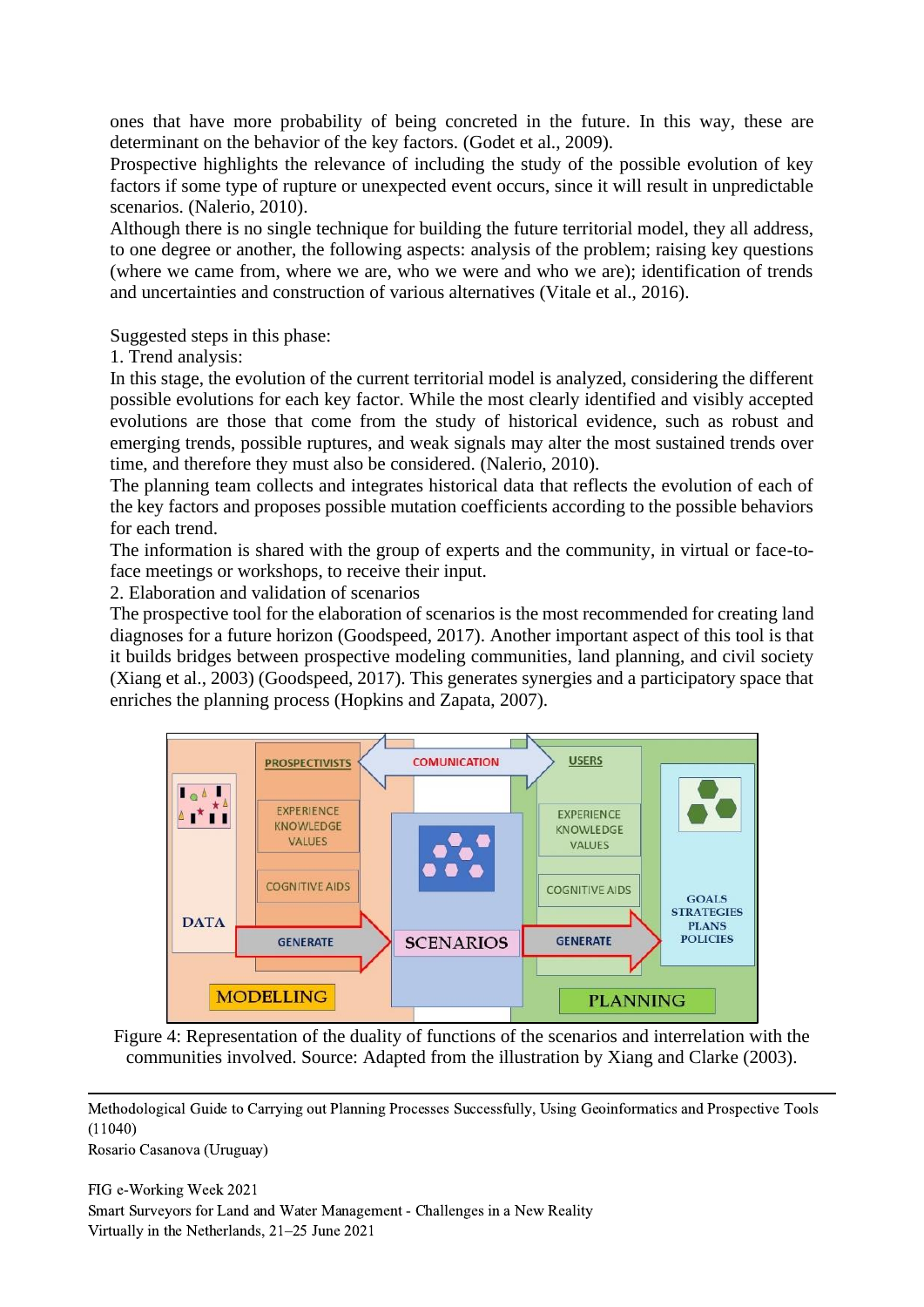Therefore, the method proposed includes the elaboration of prospective scenarios.

The elaboration of prospective scenarios can be considered as the simulation in time of the evolution of a model (Destate and Durance 2009). Prospective tools allow the definition of various scenarios that represent the different trends analyzed in the previous stage; some will be validated, and others discarded once the next stage is completed.

Not only the use of the prospective tool of scenarios is included in the methodology, but also geomatic tools are included. These enable the generation of georeferenced scenarios. These tools allow the management of geospatial data that represent the current territorial model and the different evolutionary behaviors agreed upon in the previous stage.

The relevance of using geospatial information as an input for proper decision making has been widely exposed in the document "Some Current Challenges on Geospatial Data" of the group of experts of UN-GGIM (UN-GGIM, 2013). Consequently, the inclusion of a mapping visualizer that represents the scenarios created is proposed in this methodology. This inclusion will promote a first approach for the construction or consolidation of a spatially enabled society in each region. (Williamson, Enermark and Rajabifard, 2010).

The methodology proposes to develop an application to be executed by the planning team, is called Geographic Information System for Prospective Analysis (SIGAP) and enables the elaboration of prospective scenarios based on geospatial information.

One of the objectives of SIGAP is that the prospectivist can benefit from the software's functionalities to systematize and expedite the scenario-building process. (Cristiani & Moreno, 2016). In order to test the proposal of using GIS to build scenarios a plugin in gvSIG was developed. Based on the results of the application of this development to a specific case of study it can be stated that the SIGAP allows the elaboration, validation and grouping of prospective scenarios, thus it enables the generation of the future territorial model. This requires that the planning team enters the current territorial model by loading the data layers that represent each key factor and their mutation coefficients for each behavior considered (thus creating the morphological matrix).

The process of elaborating prospective scenarios in SIGAP starts with the creation of a project in the software GIS and the input of the layers representing each of the key factors considered in the definition of the current territorial model. The diagram below shows the different tasks that make up the processing in SIGAP.



Figure 5: Diagram of the tasks on the SIGAP.

Methodological Guide to Carrying out Planning Processes Successfully, Using Geoinformatics and Prospective Tools (11040)

Rosario Casanova (Uruguay)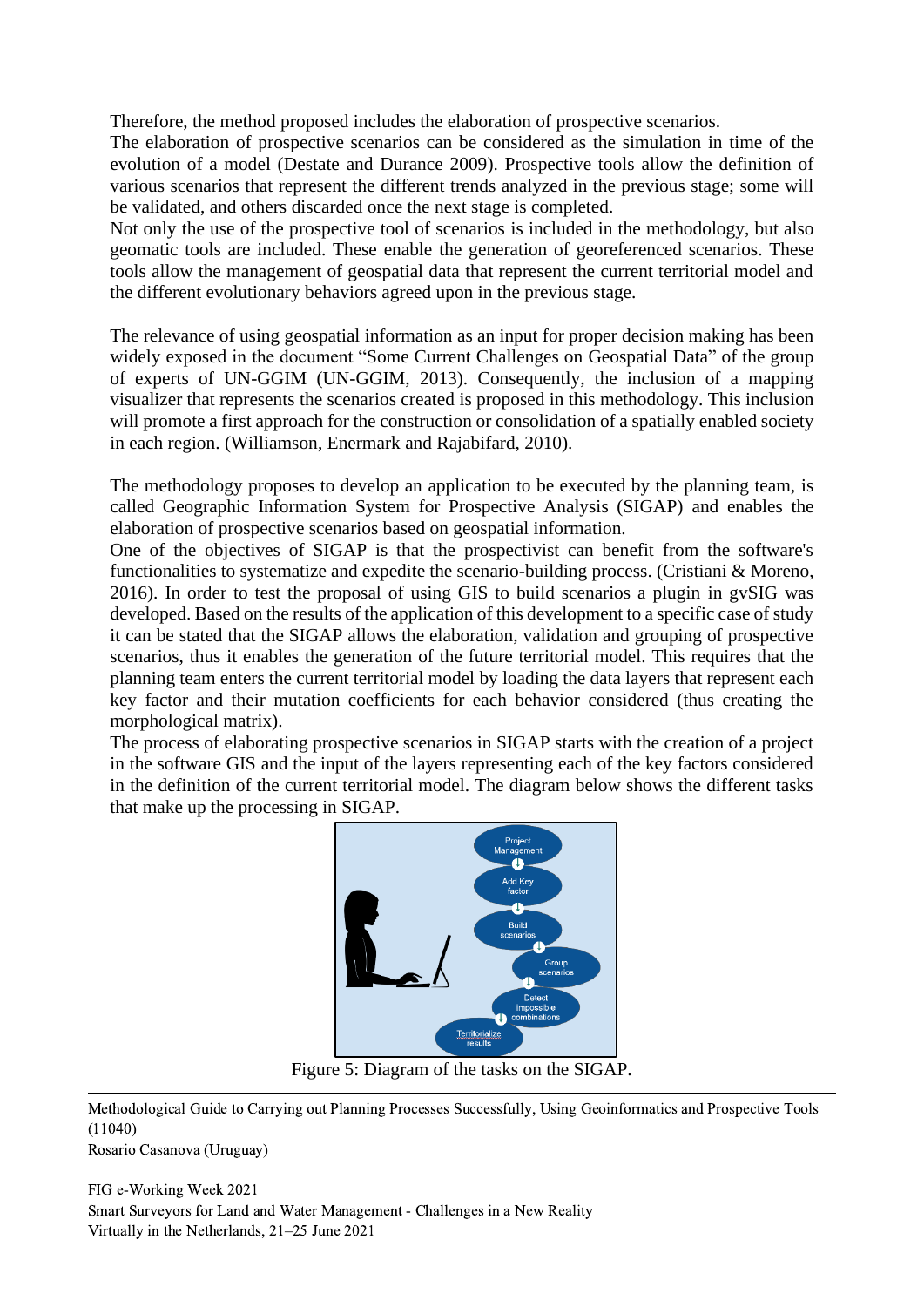In order to group scenarios four categories are considered:

- Trend: It corresponds to the most probable future and is imposed respecting the historical pattern of each key factor. (Rubio, 2012).
- ⎯ Contrasted: It is a scenario in which a change in past trends is visualized. A radical change or major break with the trend, results in a different scenario (Cristiani et al., 2016).
- ⎯ Optimal: It arises from a decision made to achieve a desirable future image. The basic criteria to define it is oriented to improve the quality of life of the population. (Rubio, 2012).
- Inadmissible: These are the opposite scenarios to the desirable future image.

It is suggested that the future territorial model is represented by three territorial scenarios: the trend, the contrasted and the optimal one. The planning team selects these three scenarios and shares them with the virtual community and the group of experts, providing instances of comments in the virtual platform exchange forums.



Figure 6: Scenario visualization.

## B.3. Vision of the Future

The vision of the future in land planning can be understood as a desirable, achievable situation with the possibility of transforming the territorial reality to meet the initial objectives proposed in the planning process.

Workshops are held with the group of experts and actors involved, where the planning team presents the three scenarios selected in the previous stage.

The planning team makes the presentation on the SIGAP or the web viewer itself, where it socializes the cartography generated for each scenario. The geographic visualization in a GIS allows, besides having a clear geospatial image of each scenario, the development of various spatial analyses among the scenarios and other territorial elements, which can be decisive for the choice of the future vision.

Methodological Guide to Carrying out Planning Processes Successfully, Using Geoinformatics and Prospective Tools (11040)

Rosario Casanova (Uruguay)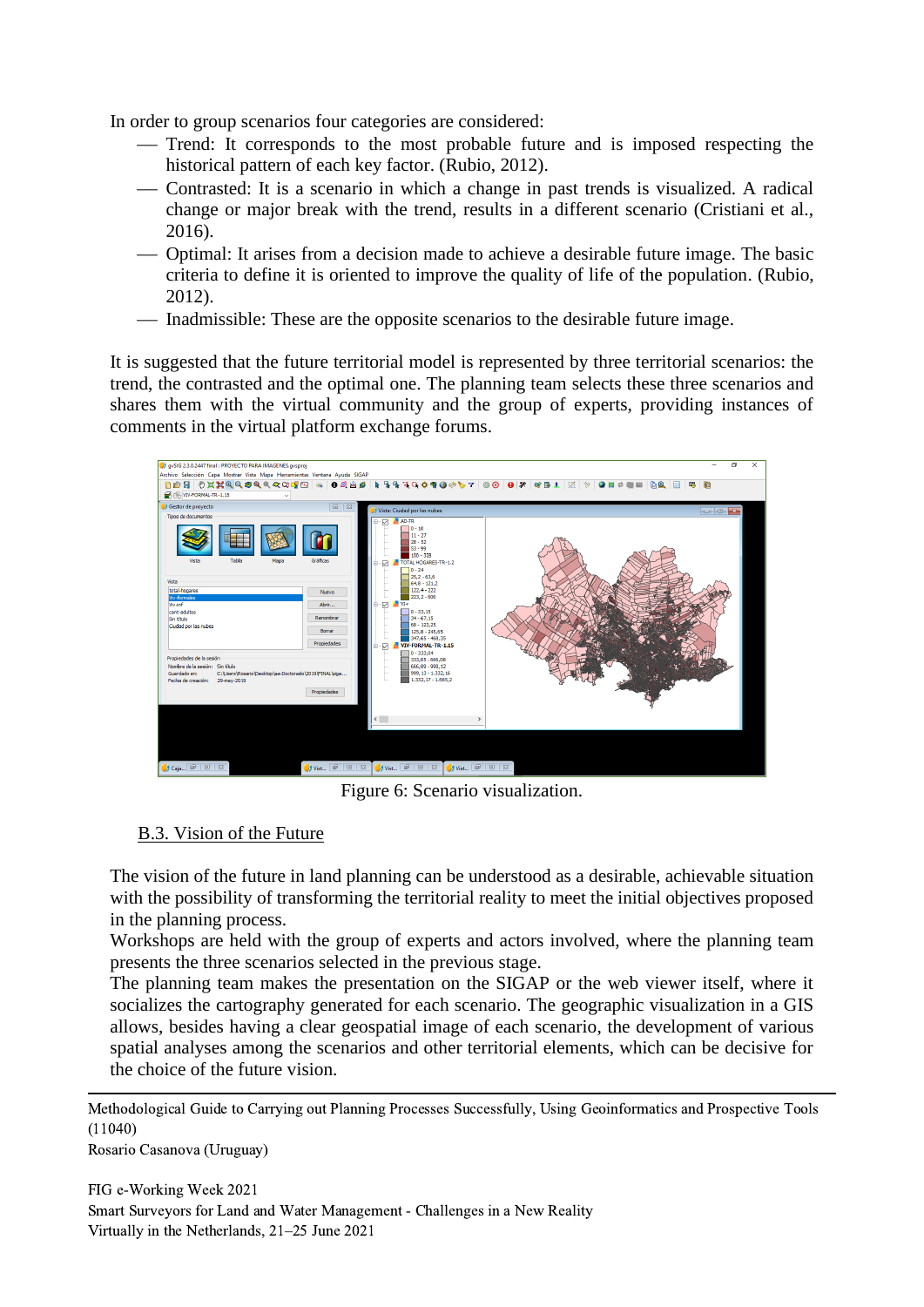## C. Proposal phase

At this stage we move from anticipation of the desired future to action to achieve it. This is the moment when decision makers must define the strategies for land development, in the short, medium, and long term. These strategies translate into a set of actions that make it possible to move from the starting point of the present, from the current territorial model, to a vision of the future.



Figure 7: From the current territorial model to the vision of the future.

At this stage, the aim is to respond, through the creation of strategies, to the different problems and opportunities identified in the initial stage.

The strategic guidelines (land use plan) are the land use policies that are proposed with the aim of transforming the territorial reality and express the political will of those responsible for the government. This stage is mainly carried out by the planning team, the actors involved and the inter-institutional political decision makers who will have an integral vision of the global political situation and will be able to assume real commitments so that the actions are carried out.

## **2.2 Processing stage**

At this stage, the administrative process is carried out to formalize the approval of the plan proposed in the previous phase. Each technical team must become familiar with the local regulations to meet the requirements established for the approval of the plan.

In any case, independently of the requirements established in each local regulation, it is suggested to carry out instances of dissemination of the plan, programs and actions with the community in general. It is recommended that initially the plan proposal is published on the platform, with clear and understandable documentation for the general public, and later on, instances of exchange in discussion forums.

### **2.3 Management stage**

The management stage includes the phases of monitoring, follow-up, and review of the plan. The whole planning process, although it has an order, is an iterative process that constitutes a cycle that is deepened in the successive revisions.

It is essential to have the current territorial model in order to evaluate the impact of the interventions resulting from the application of the plan, since it defines the baseline that is the starting point of the monitoring process. In addition, it is necessary to establish indicators, referring both to the way the plan is implemented and to its impact with respect to the objectives. These must be measured periodically, not only to evaluate the magnitude of the impacts, but

Rosario Casanova (Uruguay)

Methodological Guide to Carrying out Planning Processes Successfully, Using Geoinformatics and Prospective Tools (11040)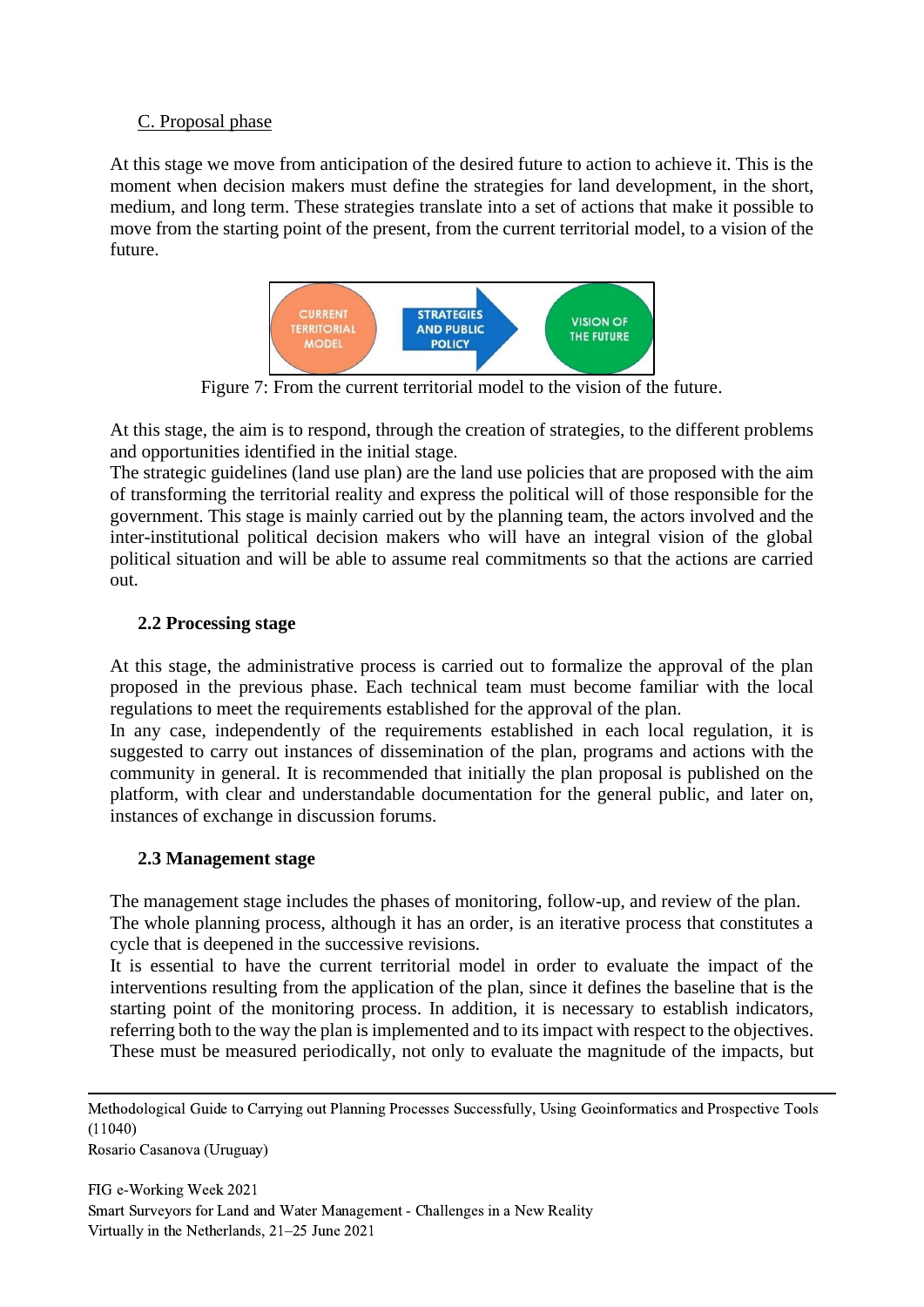also, to make the necessary adjustments to the plan in order to adjust the actions to achieve the goals.

In order to carry out the actions planned in this stage; the planning team must set up a virtual territorial observatory. The observatory seeks to monitor the plan, study, and understand the land dynamics in order to influence the processes of territorial transformation. An observatory is an area of participation, integration and management of information and knowledge. Therefore, it is proposed that the observatory be mounted on the visualizer created in the diagnosis stage, so that data management is done in a geospatial way. This allows the virtual community and the spatially enabled society to enter collaborative data that are inputs to monitor the real impacts on the territory.

Currently, there are new tools and forecasting models based on new technologies, focusing on the ways in which these are incorporated into the environment. Although, in recent years there have been important advances in the optimization of hardware and software for the proper handling of big data, they have not managed to provide efficient management when it comes to geospatial big data (Karimi, 2017). This makes it clear that there is a certain complexity when handling geographic data with this tool, so it is suggested that, in the future, automatic learning techniques are incorporated so that enriched scenarios can be constructed due to the great availability of data accessible on the platform.

## **3. CONCLUSION AND SUGGESTIONS**

From the detailed study of the specific literature, it was possible to verify that:

- There are deficiencies in the definition of evaluation methods for territorial planning processes. Systematic studies that analyze the reliability of the plans elaborated have not been carried out.
- ⎯ Although there is accumulated experience in the application of prospective techniques at the service of strategic plans, their main focus is on the elaboration of scenarios as inputs in the diagnosis stage. The massive use of other techniques has not been incorporated into the other stages of the planning process.
- The incorporation of geomatic tools to the planning process is insufficient. Geospatial data has been incorporated to represent cartography in the preparation stage, but its use is limited to that phase, it does not advance to the following ones and the potentialities offered by the spatial analysis and its incorporation to the monitoring stage of the plan are not considered.
- ⎯ Good quality territorial planning requires a land administration structure that includes administrative, control and monitoring aspects of its development.

The inclusion of diverse prospective techniques to the different phases of the preparatory stage of the planning process, as well as the existing geomatic tools and the applications developed for the processing of geospatial data in specific projects, are useful to elaborate successful territorial planning processes.

From the point of view of the validation of the methodology, the successful development of a specific application in gvSIG for the elaboration of the prospective scenarios and the possibility

Methodological Guide to Carrying out Planning Processes Successfully, Using Geoinformatics and Prospective Tools (11040)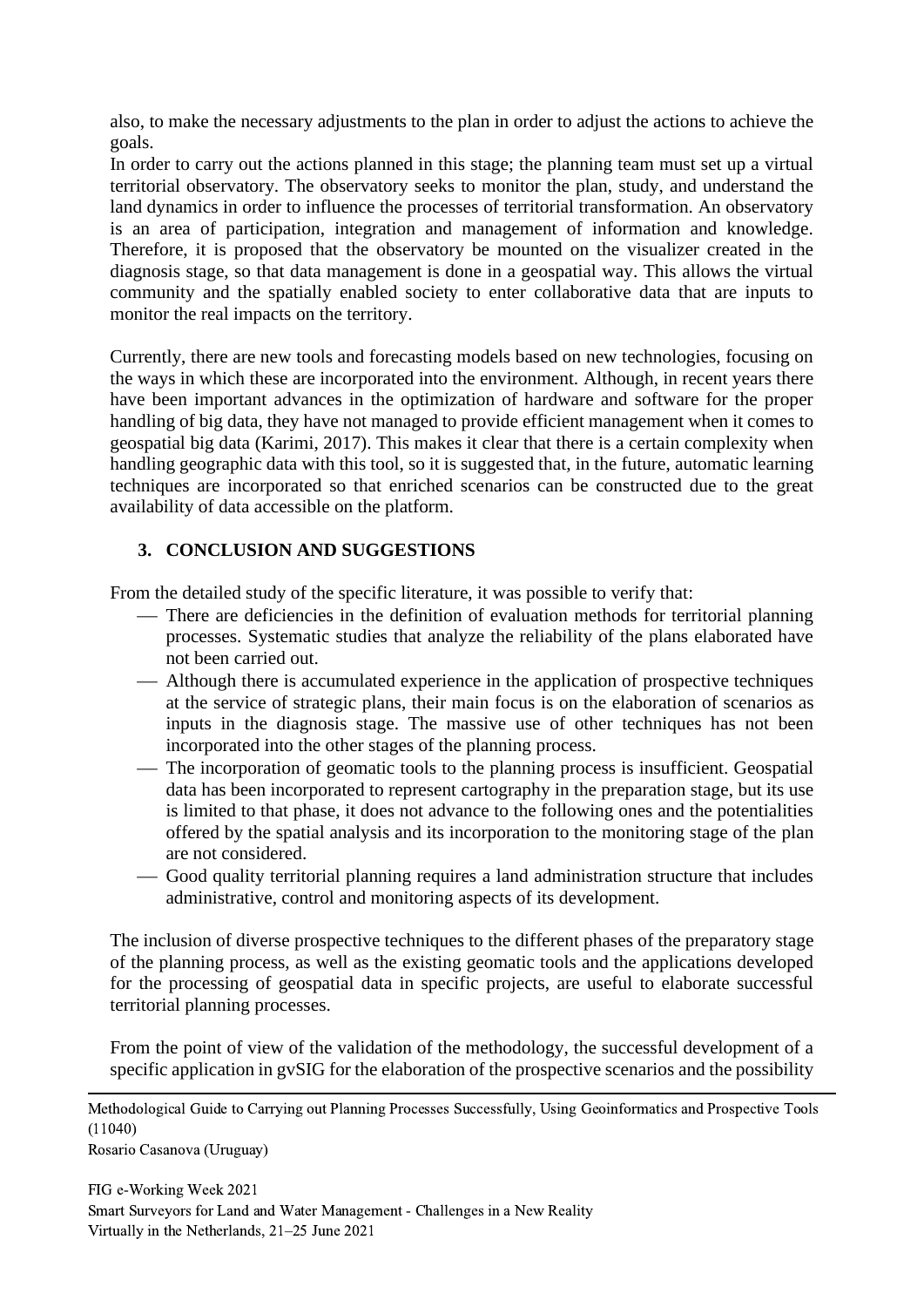that this offers to carry out spatial analysis with other territorial aspects opens the door to a more robust simulation of the possible consequences and implications of opting for one or another action foreseen in the urban plan.

Each of the components of the methodological proposal, and, therefore, the procedure is reliable and applicable to different land realities and problems.

As part of the development of this research, some future lines of study were identified:

- Application of the methodology proposed in this research to diverse case studies that address different problems on different regions.
- Research on the use of big data as a learning tool for the elaboration of prospective scenarios based on the study of the behavior of each key factor. Currently, the complexity of the management of big data in relation to geography requires deepening academic research.
- Research on the potential use of collaborative data as fundamental inputs to sustain an observatory for monitoring and following up on territorial plans.
- Elaboration of academic proposals to train the community on issues related to territory, particularly on the use, capture, visualization, and interpretation of geospatial data, which will result in more spatially enabled societies.

To conclude this research, some suggestions are included:

- ⎯ It is necessary to raise awareness among decision makers, government officials, politicians, technicians, and society in general about the advantages of using geospatial data when making land planning. In addition, it is particularly important to have statistical data linked to the territory that should be updated periodically and with appropriate procedures.
- It is necessary to have financial policies that allow the collection of geospatial data in a permanent and sustained way, since these data will be a fundamental input for a territorial monitoring and follow-up observatory.
- ⎯ It is proposed to work on the training of new generations of professionals linked to land planning, specialized in prospective techniques and geomatic tools. This will result in the use of these tools in a more intuitive manner. Their application will be more reliable since the ignorance of their potential will not be an obstacle.
- It is particularly important to promote the creation and consolidation of a spatially enabled society. It is required that societies know and apply the potentialities of geospatial data for their benefit. In order to fulfill this objective, it is necessary to train the community on the concept of spatiality, so that they can interact and decide on the land aspects that affect them.

#### **REFERENCES**

Casanova, R. (2019). *Metodología de elaboración de escenarios prospectivos territoriales basada en información geoespacial.* PhD Thesis, Universidad Nacional de Catamarca, República Argentina.

Methodological Guide to Carrying out Planning Processes Successfully, Using Geoinformatics and Prospective Tools (11040)

Rosario Casanova (Uruguay)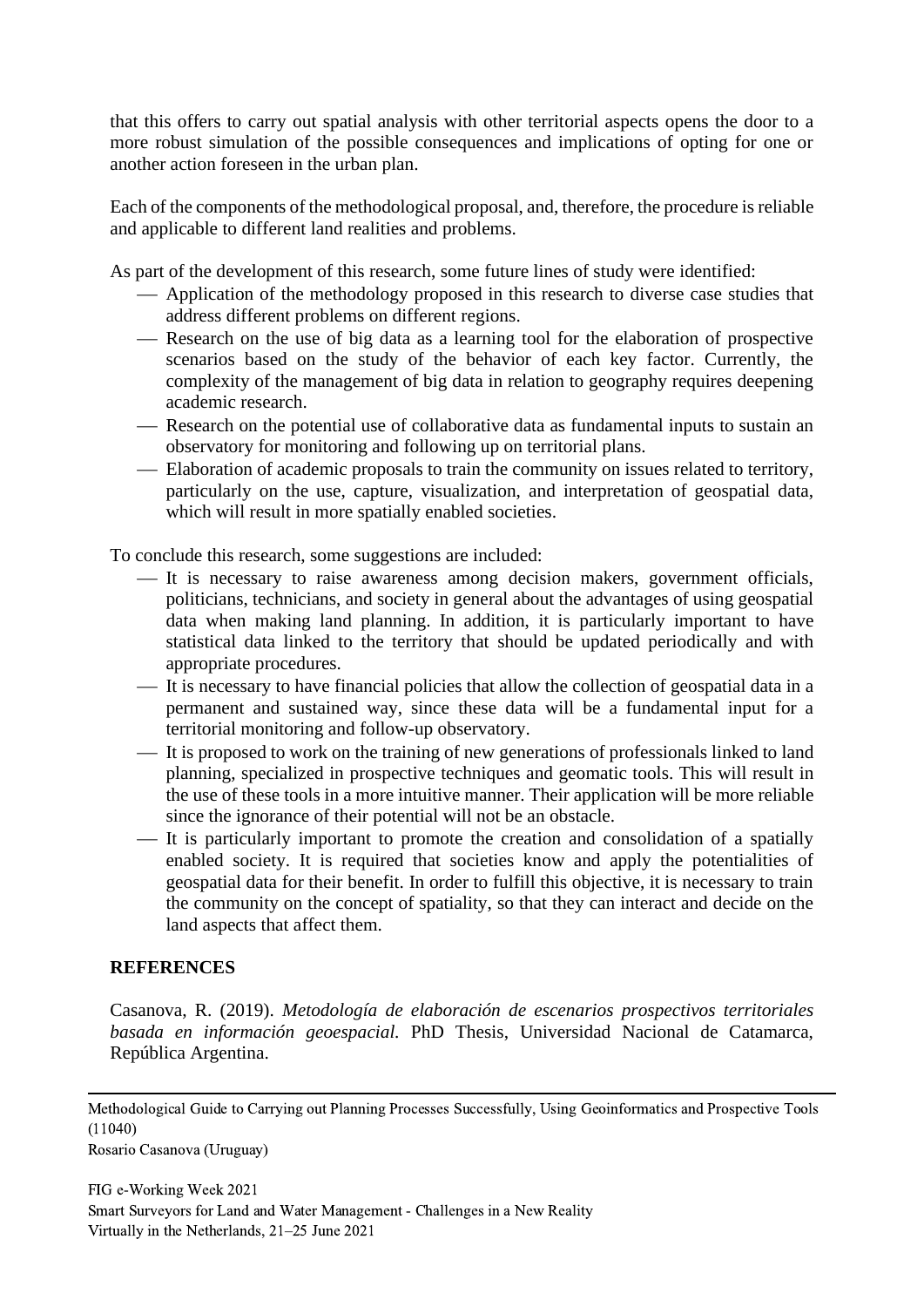Cristiani, M. & Moreno, S. (2016). *SIGAP: Sistema de Información Geográfica para el Análisis Prospectivo.* Graduate Thesis Facultad de Ingeniería, Udelar.

Destate P. & Durance P. (trans.) (2009). *Palabras clave de la prospectiva territorial*, *Estrategia*   $G + 20$ , N.º 1, junio de 2010. Diputación Foral de Gipuzkoa. Retrieved from: [http://www.foresight-college.eu/IMG/pdf/folleto\\_erdera.pdf.](http://www.foresight-college.eu/IMG/pdf/folleto_erdera.pdf)

Fédération Internationale des Géomètres (fig), (2009). Report of Comission III, 32 General Assambly. **Retrieved has a from: Retrieved has a from: h** [http://www.fig.net/organisation/general\\_assembly/agendas\\_and\\_minutes/2009/agenda/app\\_23](http://www.fig.net/organisation/general_assembly/agendas_and_minutes/2009/agenda/app_23_03_comm_03.pdf) [\\_03\\_comm\\_03.pdf](http://www.fig.net/organisation/general_assembly/agendas_and_minutes/2009/agenda/app_23_03_comm_03.pdf)

Godet, M. & Durance, P. (2009). La prospectiva estratégica para las empresas y los territorios. *Cuaderno del Lipsor*. Retrieved from: <https://administracion.uexternado.edu.co/matdi/clap/la%20prospectiva%20estrategica.pdf>

Goodspeed, R. (2017). *An Evaluation Framework for the Use of Scenarios in Urban Planning*. Working Paper, Lincoln Institute of Land Policy*.* Retrieved from: [https://www.lincolninst.edu/sites/default/files/pubfiles/goodspeed\\_wp17rg1.pdf.](https://www.lincolninst.edu/sites/default/files/pubfiles/goodspeed_wp17rg1.pdf)

Hopkins, L. D. & Zapata, M. A. (2007). Engaging the future: Tools for effective planning practices. *Engaging the future: Forecasts, scenarios, plans, and projects*, pp. 1-17. Cambridge, USA: Ed. Lewis D. Hopkins y Marisa A. Zapata. Retrieved from: <https://www.lincolninst.edu/sites/default/files/pubfiles/engaging-the-future-chp.pdf>

Karimi, H. A. (2017). *Big Data: Techniques and Technologies in Geoinformatics*. Boca Ratón, Miami, USA: Taylor & Francis Group. Retrieved from: <https://doi.org/10.1201/b16524>

Massiris Cabeza, Á. (2002). Ordenación del territorio en América Latina. *Scripta Nova. Revista electrónica de geografía y ciencias sociales*, Barcelona: Universidad de Barcelona, vol. VI, N.<sup>o</sup> 125. Retrieved from: [http://www.ub.es/geocrit/sn/sn-125.htm.](http://www.ub.es/geocrit/sn/sn-125.htm)

Metz, U. (2011). *Guía metodológica para el ordenamiento territorial local*. Chiclayo, Perú: Gobierno Regional de Lambayeque. Retrieved from: [http://ot.regionlambayeque.gob.pe/upload/pdf/archivo\\_561d74e0f33ad.pdf.](http://ot.regionlambayeque.gob.pe/upload/pdf/archivo_561d74e0f33ad.pdf)

Nalerio, C. (2010). Class material *Curso de Prospectiva.* Montevideo, Uruguay: CLAEH.

Rocha, L. (2017). *Planificando la Bogotá informacional. La importancia de la información geográfica en la gestión de la ciudad contemporánea.* Universidad Nacional de Colombia-Sede Bogotá, Colombia. Retrieved from: [http://bdigital.unal.edu.co/57236/1/51610577.2017.pdf.](http://bdigital.unal.edu.co/57236/1/51610577.2017.pdf) Último acceso 26.3.2019.

Rubio, D. (2012). Diseño de un Modelo Metodológico para la fase de prospectiva en los Estudios de Ordenamiento Territorial y su aplicación a algunos casos Centroamericanos. Tesis

Methodological Guide to Carrying out Planning Processes Successfully, Using Geoinformatics and Prospective Tools (11040)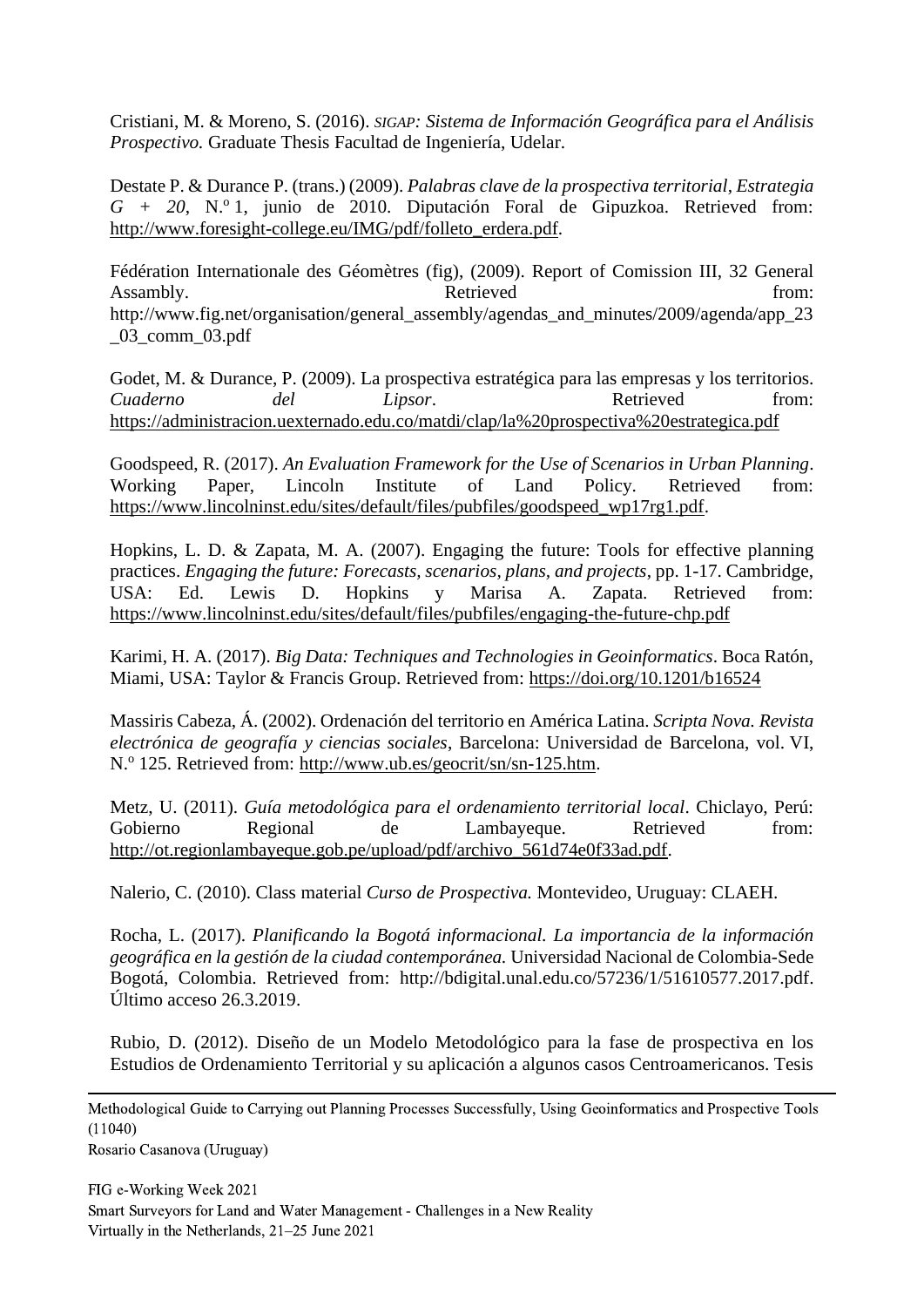doctoral Universidad Politécnica de Madrid. Retrieved from: [http://oa.upm.es/11098/1/DANIEL\\_RUBIO.pdf.](http://oa.upm.es/11098/1/DANIEL_RUBIO.pdf)

Salas, M. (2013). *Prospectiva territorial. Aproximación a una base conceptual y metodológica*. Mérida, Venezuela: Universidad de Los Andes. Retrieved from: [https://archivo.cepal.org/pdfs/ebooks/donacion/2013SalasBourgoinProspectivaTerritorial.pdf.](https://archivo.cepal.org/pdfs/ebooks/donacion/2013SalasBourgoinProspectivaTerritorial.pdf)

UN-GGIM (2013). Informe *Tendencias a futuro en la gestión de información geoespacial: La visión de cinco a diez años*. Retrieved from: [http://ggim.un.org/knowledgebase/KnowledgebaseArticle50444.aspx.](http://ggim.un.org/knowledgebase/KnowledgebaseArticle50444.aspx)

-(2018). Reporte académico en la Eighth Session of the United Nations Committee of Experts on Global Geospatial Information Management (un-ggim), Nueva York. Retrieved from: [http://ggim.un.org/meetings/GGIM-committee/8th-Session/documents/Annual%20Report-](http://ggim.un.org/meetings/GGIM-committee/8th-Session/documents/Annual%20Report-UNGGIM%20AcademicNetwork_%202018_Final.pdf)[UNGGIM%20AcademicNetwork\\_%202018\\_Final.pdf.](http://ggim.un.org/meetings/GGIM-committee/8th-Session/documents/Annual%20Report-UNGGIM%20AcademicNetwork_%202018_Final.pdf)

Volkery, A. and Ribeiro, T., 2009

Volkery, A., y Ribeiro, T. (2009). Scenario planning in public policy: understanding use, impacts and the role of institutional context factors. *Technological forecasting and social change*, vol. 76, N.o 9, pp. 1198-1207. Retrieved from: [http://citeseerx.ist.psu.edu/viewdoc/download?doi=10.1.1.473.7763&rep=rep1&type=pdf.](http://citeseerx.ist.psu.edu/viewdoc/download?doi=10.1.1.473.7763&rep=rep1&type=pdf)

Vitale, J., Pascale Medina, C., Barrientos, M. J. & Papagno, S. (2016). *Guía de prospectiva para el ordenamiento territorial rural de la Argentina a nivel municipal*. Buenos Aires: Ministerio de Agroindustria e INTA. Retrieved from: [https://inta.gob.ar/sites/default/files/inta\\_guia\\_prospectiva\\_ot\\_nivel\\_municipal.pdf.](https://inta.gob.ar/sites/default/files/inta_guia_prospectiva_ot_nivel_municipal.pdf)

Williamson, I., Enemark, S., Wallace, J. y Rajabifard, A. (2010). *Land administration for sustainable development*. Redlands, CA: ESRI Press Academic. p. 487. Retrieved from: [http://citeseerx.ist.psu.edu/viewdoc/download?doi=10.1.1.941.2257&rep=rep1&type=pdf.](http://citeseerx.ist.psu.edu/viewdoc/download?doi=10.1.1.941.2257&rep=rep1&type=pdf)

Xiang, W. N. & Clarke, K. C. (2003). The use of scenarios in land-use planning. *Environment*  and Planning B: Planning and Design, vol. 30, N.º 6, pp. 885-909. Retrieved from: [https://doi.org/10.1068/b2945.](https://doi.org/10.1068%2Fb2945)

Methodological Guide to Carrying out Planning Processes Successfully, Using Geoinformatics and Prospective Tools (11040) Rosario Casanova (Uruguay)